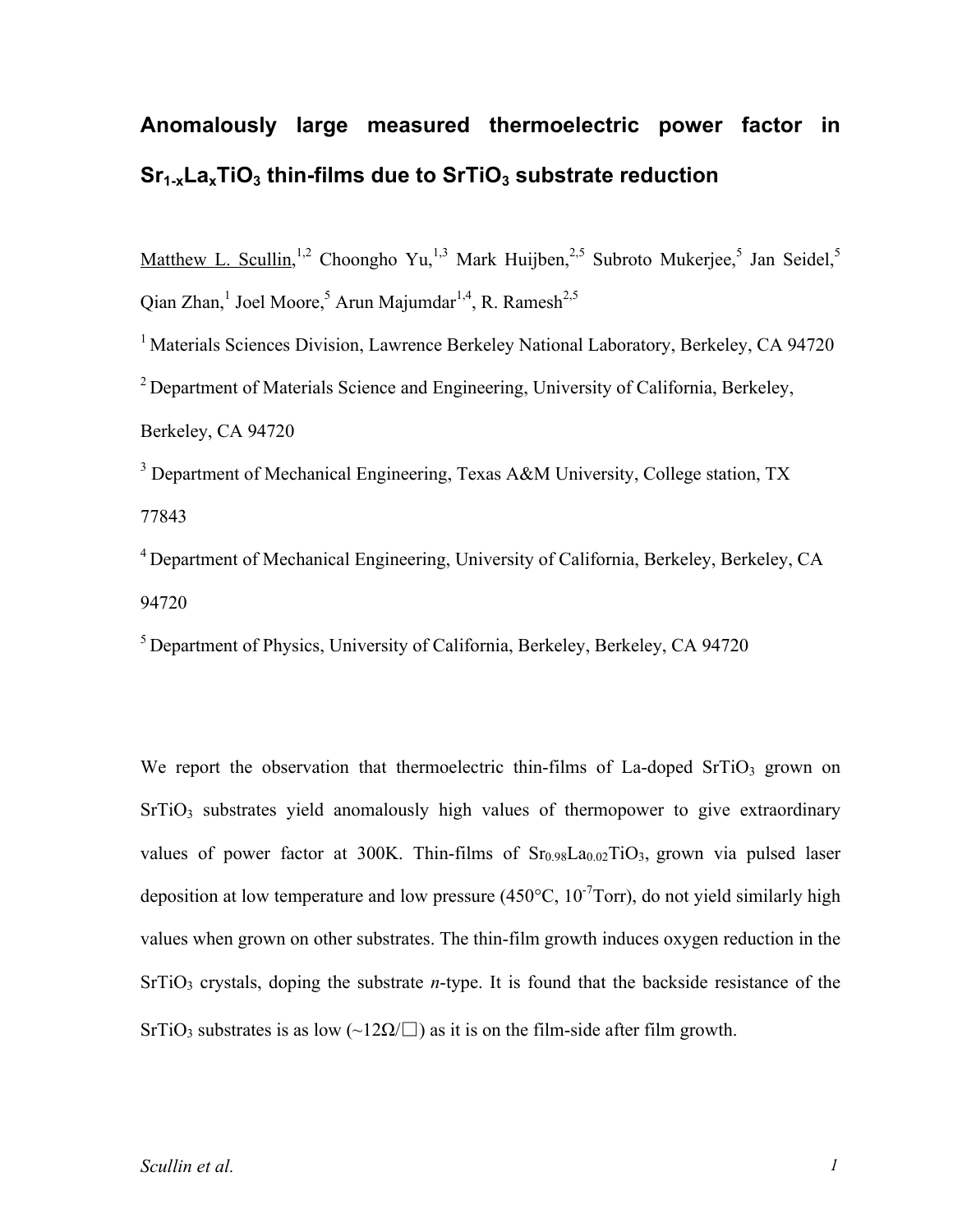Few material systems promise a compelling pathway to thermoelectric power factors significantly higher than that of bismuth telluride in bulk. While nanostructuring provides a means of increasing thermoelectric efficiency *zT* through phonon engineering and reduction of lattice thermal conductivity,<sup>1</sup> selection of a next-generation material suitable for nanoscale improvement of thermoelectric efficiency may require a set of electronic transport properties such as that which is found in oxide semiconductors. As opposed to many narrow-gap semiconductor thermoelectrics whose thermopower *S* are limited by increasing carrier concentrations so as to drive conductivity  $\sigma$  higher, oxides—due to their carriers' sometimes extraordinarily large effective masses—are limited in  $\sigma$  by mobility. Because power factor  $S^2 \sigma$ is more heavily weighted in thermopower, materials with large carrier effective mass and thus large thermopower provide perhaps the most interesting pathway to high *zT*. Strontium titanate, well-studied for its ferroelectricity<sup>2</sup>, superconductivity<sup>3</sup>, resistive switching<sup>4</sup>, interfacial effects with other oxides<sup>5,6,7,8</sup>, and low-dimensional thermoelectricity<sup>9</sup>, can achieve very large effective mass ( $\sim$ 4-16 $m_e$ ) and thermopower ( $\sim$ 0.8 mV/K) at 300 K<sup>10</sup>; it is also highly electronically tunable through a wide range of doping on either the A- or B-site or with oxygen vacancies. In addition, recent work on both the thermoelectric properties of confined layers of doped SrTiO<sub>3</sub> (STO) and interfaces of STO with other oxides<sup>11</sup> offer unique approaches to increasing *zT* in these systems. In this letter we present findings that indicate an extremely high measured thermopower (>1 mV/K) is achieved at room temperature in Lanthanum-doped STO thin-films grown on STO substrates without any interfacial or confinement effects, due to a clear electronic contribution from the reduced substrate that must be accounted for even at low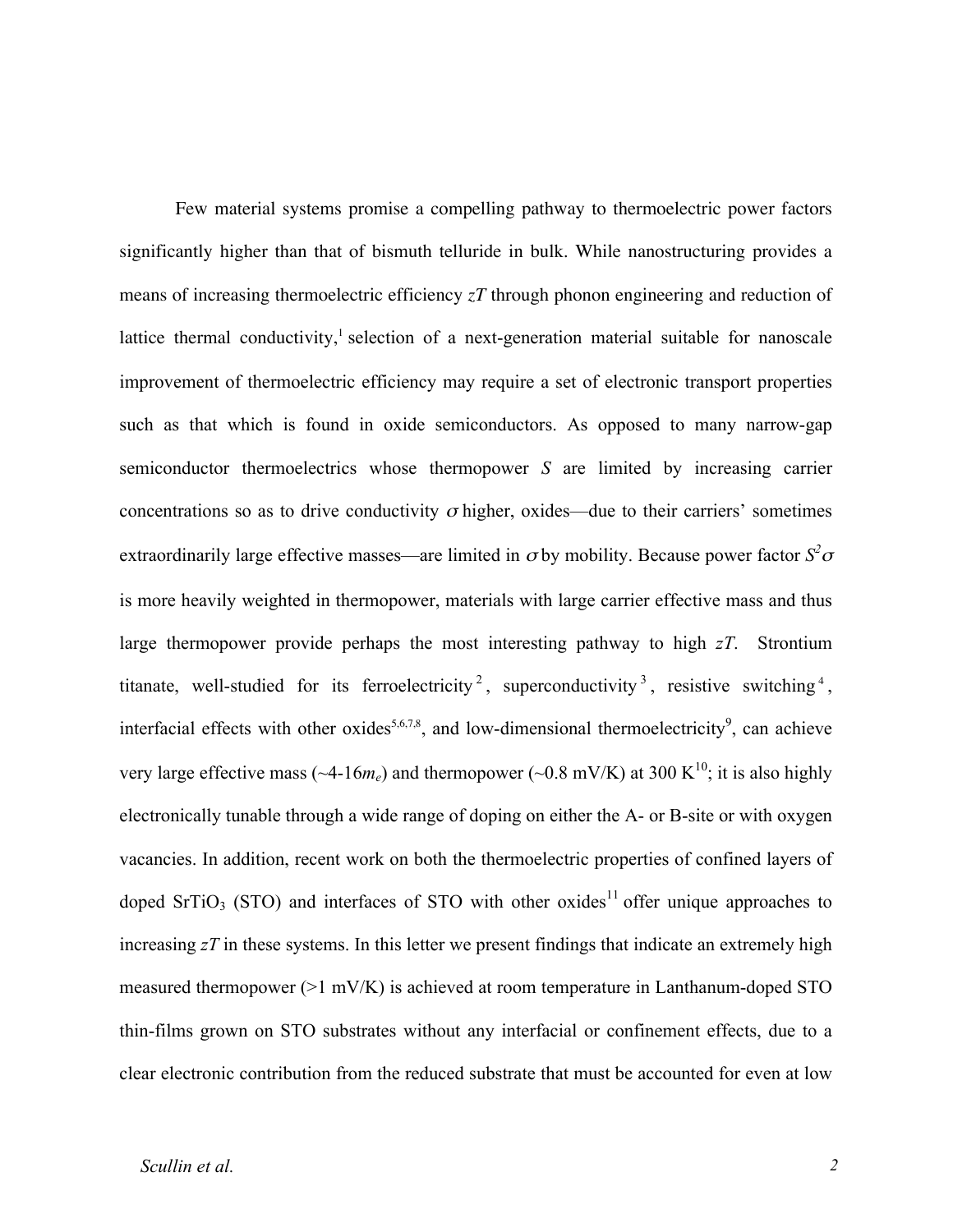thin-film growth pressures for short times.

Based on both bulk data of La-doped  $SrTiO<sub>3</sub><sup>12</sup>$  and theory<sup>13</sup>, we selected 2% La doping  $(Sr_{0.98}La_{0.02}TiO<sub>3</sub>)$ , the concentration which yields highest power factor in bulk. Films were grown from a dense polycrystalline, stoichiometric ceramic target onto  $SrTiO<sub>3</sub>(STO)$  (001), STO (001) / Si (110), LaAlO<sub>3</sub> (LAO) (001),  $(LaAlO<sub>3</sub>)<sub>0.3</sub>$ - $(Sr<sub>2</sub>AITaO<sub>6</sub>)<sub>0.7</sub>$  (LSAT) (001), and  $N_dGaO<sub>3</sub>(NGO)$  (110) single-crystal substrates. Films were grown at a chamber base pressure of  $1x10^{-7}$  Torr and at 450°C at a pulsed laser energy density of 1.75 J/cm<sup>2</sup>. Additionally, reflective high-energy electron diffraction (RHEED) oscillations were present throughout the entire growth of all SLTO films on STO, indicating 2D layer-by-layer film growth during the entire deposition process.

Both scanning transmission electron microscopy (STEM) and X-ray diffraction (XRD) data (Fig. 1) from the thin-films on STO indicate that they are single-phase, quasihomoepitaxial, nearly single-crystal perovskite, and are also highly crystalline and singlephase on LSAT, STO/Si, LAO, and NGO (not shown in Fig. 1) substrates. Reciprocal space mapping of the 013 peak of the thin-films on STO reveal that the films are lattice-matched to the STO substrate along the *a-* and *b-*axes (but not necessarily on other substrates) at all thicknesses and distorted ~2.5% from the bulk out-of-plane along the *c*-axis on STO, and similarly distorted on all other substrates  $^{14}$  (Fig. 1b). The full-width-at-half-maximum (FWHM) of the θ-2θ and ω (rocking-curve) 002 thin-film peaks in XRD show that films on STO substrates are of better crystal quality than those on LSAT, LAO, STO/Si, and NGO substrates, with crystallinity improving as the bulk lattice mismatch between the SLTO film and substrate shrinks to nearly zero in the case of STO (Fig. 1a). The in-plane lattice mismatch between the SLTO (001)  $(a_{bulk(001)} = 3.9058 \text{ Å})$  films and the STO (001)  $(a_{bulk(001)} = 3.9056 \text{ Å})^{15}$ ,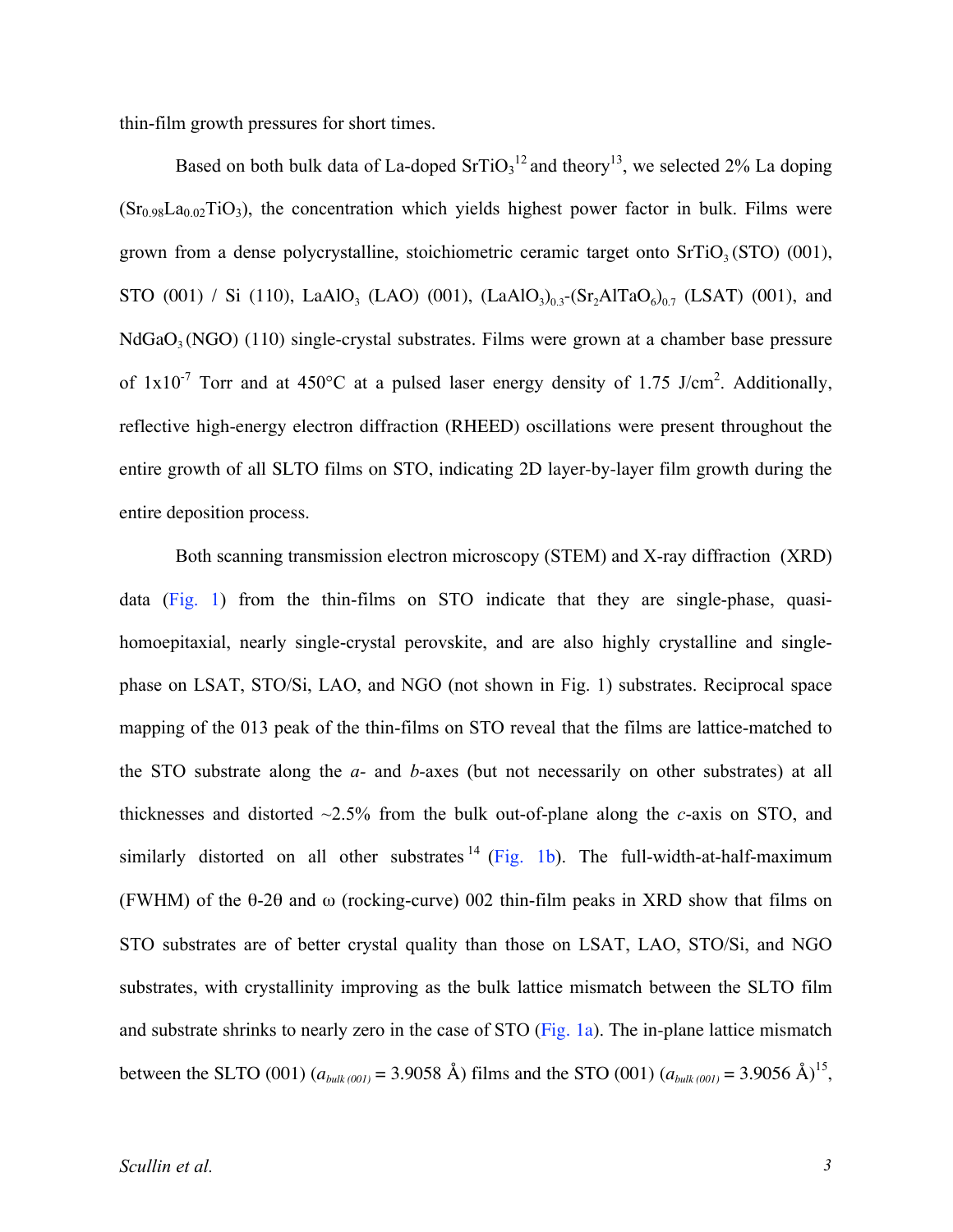LSAT (001)  $(a_{bulk(001)} = 3.8688 \text{ Å})^{16}$ , NGO (110)  $(a_{bulk 110} = 3.8669 \text{ Å})^{17}$ , Si (110)  $(d_{bulk(110)} = 3.84$ Å), and LAO  $(a_{bullet(001)} = 3.7911 \text{ Å})^{18}$  films are 0.005, 0.94, 0.99, 1.68, and 2.93%, respectively, and the film FWHM in  $\omega$  scale with them monotonically.

The ideal substrate for the growth of La doped-SrTiO<sub>3</sub>, SrTiO<sub>3</sub> itself, becomes doped *n*type to be electrically conductive when oxygen vacancies are created in the material<sup>19</sup>. Normally, an  $SrTiO<sub>3</sub>$  (001) single-crystal substrate subjected to the thermodynamic conditions of our thin-film growth for samples presented in this paper ( $p_{O2} = 10^{-7}$  Torr, 450°C, 10-60 minutes) will not become appreciably reduced nor conductive<sup>20</sup>; nevertheless only light doping of the substrate is required to give it a relatively small total resistance. The 500  $\mu$ m-thick substrate  $(2.5x10^3$  times the volume of the thin-films) requires a resistivity only  $10^{-3}$  times that of the film's resistivity to become a significant factor in any transport measurement assuming a uniform distribution of oxygen vacancies, and it must also be considered that short-circuit conductive paths with even lower resistivity may form along dislocations<sup>21</sup> or oxygen vacancy clusters<sup>22</sup>. To achieve a resistivity in the STO substrate (mobility  $\mu_H \sim 5 \text{ cm}^2 \text{V}^{-1} \text{s}^{-1}$ )<sup>23</sup> of 2  $\Omega$ cm at 300K—roughly 10<sup>3</sup> times greater than the bulk value of the  $Sr<sub>0.98</sub>La<sub>0.02</sub>TiO<sub>3</sub>$  resistivity (2) m $\Omega$ -cm)—STO needs only to be doped to an oxygen vacancy concentration of  $~\sim 6x10^{17}$  cm<sup>-3</sup>, or only 0.002%; in addition, a concentration this low results in a thermopower of ~900  $\mu$ V/K,<sup>9</sup> close to the value reported<sup>9,11</sup> for that of two-dimensional thermoelectrics on STO substrates.

The fact that even lightly reduced STO substrates were contributing to our transport measurements is evidenced both by the orders-of-magnitude disparity between measurements of films on STO and of films on other substrates, and on the convergence to bulk transport values for thicker SLTO films grown on STO (Fig. 2). At thicknesses of  $\sim 1000$  nm the film plays a dominant role in carrying current through the system, as thermopowers in any parallel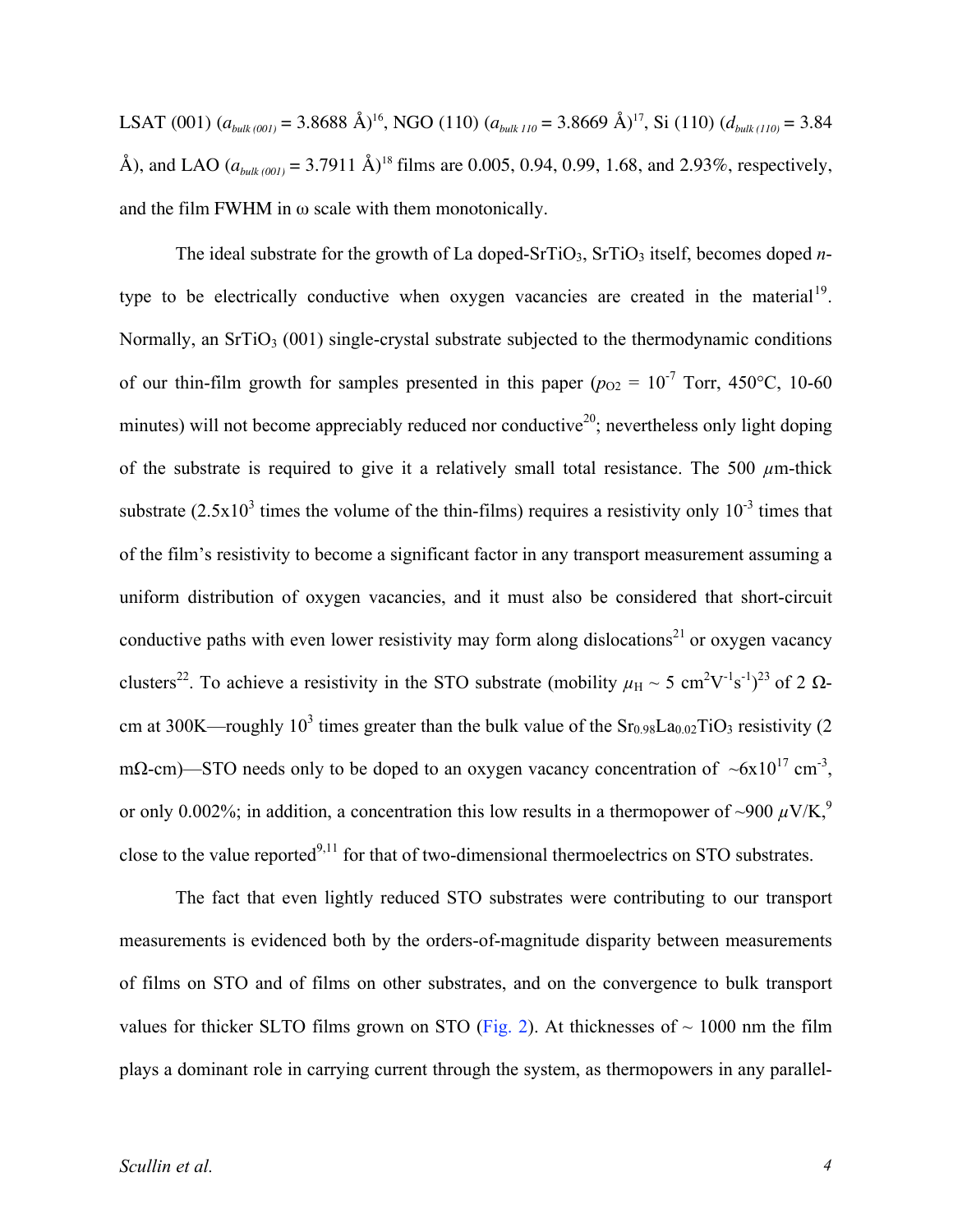resistor-type system such as our film-substrate sample can be added linearly as weighted by the conductances of each layer.

Transport measurements were performed on our thin-films of SLTO by evaporating 25 nm chromium / 100nm gold Ohmic contacts in four-point Van der Pauw geometry. Thermopowers *S* were obtained by mounting the samples between two Peltier devices to provide a temperature gradient across the substrate and film. T-type thermocouples were contacted to the Cr/Au sample contacts, and temperature and voltage were recorded with the same wires and so at the same point.

At growth pressures higher than  $10^{-7}$  Torr (Fig. 3a) the SLTO films showed a much higher resistivity,  $10^5$  m $\Omega$ -cm, than SLTO in bulk form, and a correspondingly higher thermopower, 750  $\mu$ V/K. This difference is not yet well understood. At the lowest growth pressures of  $10^{-7}$  Torr, thermopower is even higher at  $>1$  mV/K, while the measured sheet resistance of the system is six orders of magnitude lower than in the high-pressure samples  $\sim$  12 Ω). This strongly suggests that two materials are contributing to the overall measurements. This behavior was not observed on other substrates where the values of thermopower measured on films of  $10^{-7}$  growth pressure were always close to the bulk value of 200-300  $\mu$ V/K.

Sheet resistance was measured from the backside of various substrates with the SLTO film remaining on the frontside (Fig. 3b) similarly to the frontside measurements, using sputtered Ti/Pd rather than Cr/Au to give Ohmic contact. This yielded a value identical to that measured from the frontside (~12  $\Omega/\square$ ), implying that the substrate either contains shortcircuit paths perpendicular to the plane of the film or acts entirely as a conductive shunt. Sheet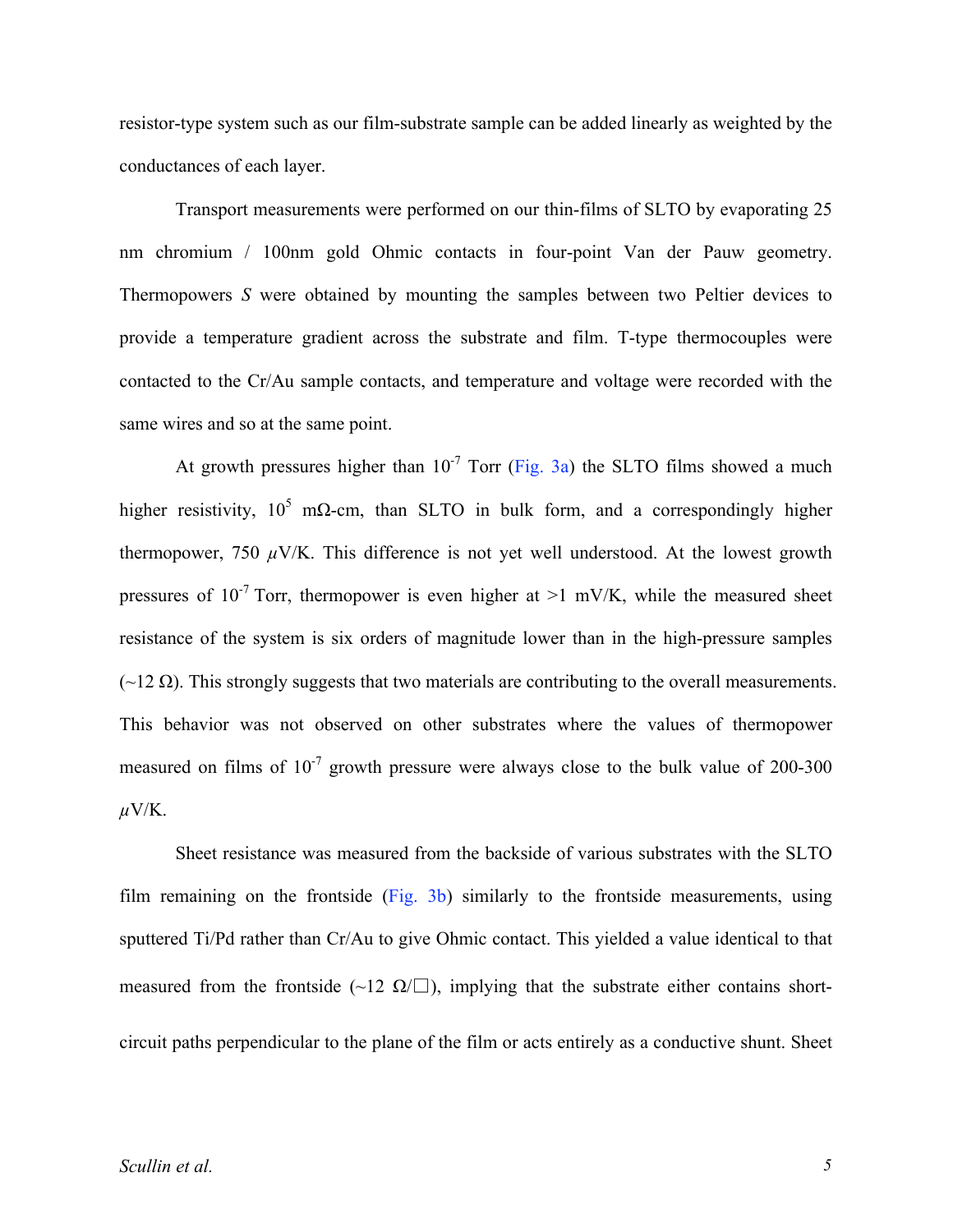resistance measurements on the backsides of other substrates yielded values at the measurement limit of our apparatus ( $>35$  M $\Omega$ ).

The ostensibly surprising result that  $S(\overline{G})$  is strongly reduced during short PLD growth times at low temperatures (10-60 minutes at  $450^{\circ}$ C) to electrically short the filmsubstrate system is less curious when one accounts for two things: first, the extremely low doping level  $(\leq 0.01\%)$  of oxygen vacancies necessary for large thermopower in SrTiO<sub>3</sub>, and second, the relative size of the substrate with respect to the thin film grown on it. It is evident that the PLD growth process itself induces the oxygen vacancies in the STO substrate, as the optical darkening of the substrate<sup>24</sup> (with the film removed) occurred even with the growth of films of undoped  $SrTiO<sub>3</sub>$ . It has been suggested previously that the growth of oxide thin-films may reduce STO substrates<sup>25,26</sup>. In addition, the large observed variation in STO substrate quality and in turn a variability in dislocation density from substrate to substrate may play a role in the oxygen reduction mechanism during film growth.

If it were assumed that all of the conduction was occurring in the 100-200 nm SLTO films grown at 10<sup>-7</sup> Torr, a resistivity of 1 mΩ-cm and thermopower of  $\sim 1$  mV/K would yield a power factor at 300K of 30 W-m<sup>-1</sup>K<sup>-1</sup>, or >10 times that of Bismuth Telluride. It should be noted that this is not an unphysical result. The lattice distortion and EELS spectra (not shown) of the SLTO films indicate that they, too, are reduced to  $Sr<sub>0.98</sub>La<sub>0.02</sub>TiO<sub>3-δ</sub>$ , and therefore the introduction of an oxygen-vacancy band may play a role in transport. A parabolic-band Boltzmann transport model<sup>27</sup> can be used to approximate the thermopower and resistivity in  $Sr_{1-x}La_{x}TiO_{3-\delta}$  films given appropriate inputs for scattering time  $\tau$ , scattering mechanism  $r$ , carrier concentration *n*, and carrier effective mass *m\**. The two models one can consider are of the form  $\tau(E) \sim E^{r-1/2}$ , one with the exponent  $r = 1/2$  for acoustic phonon scattering and the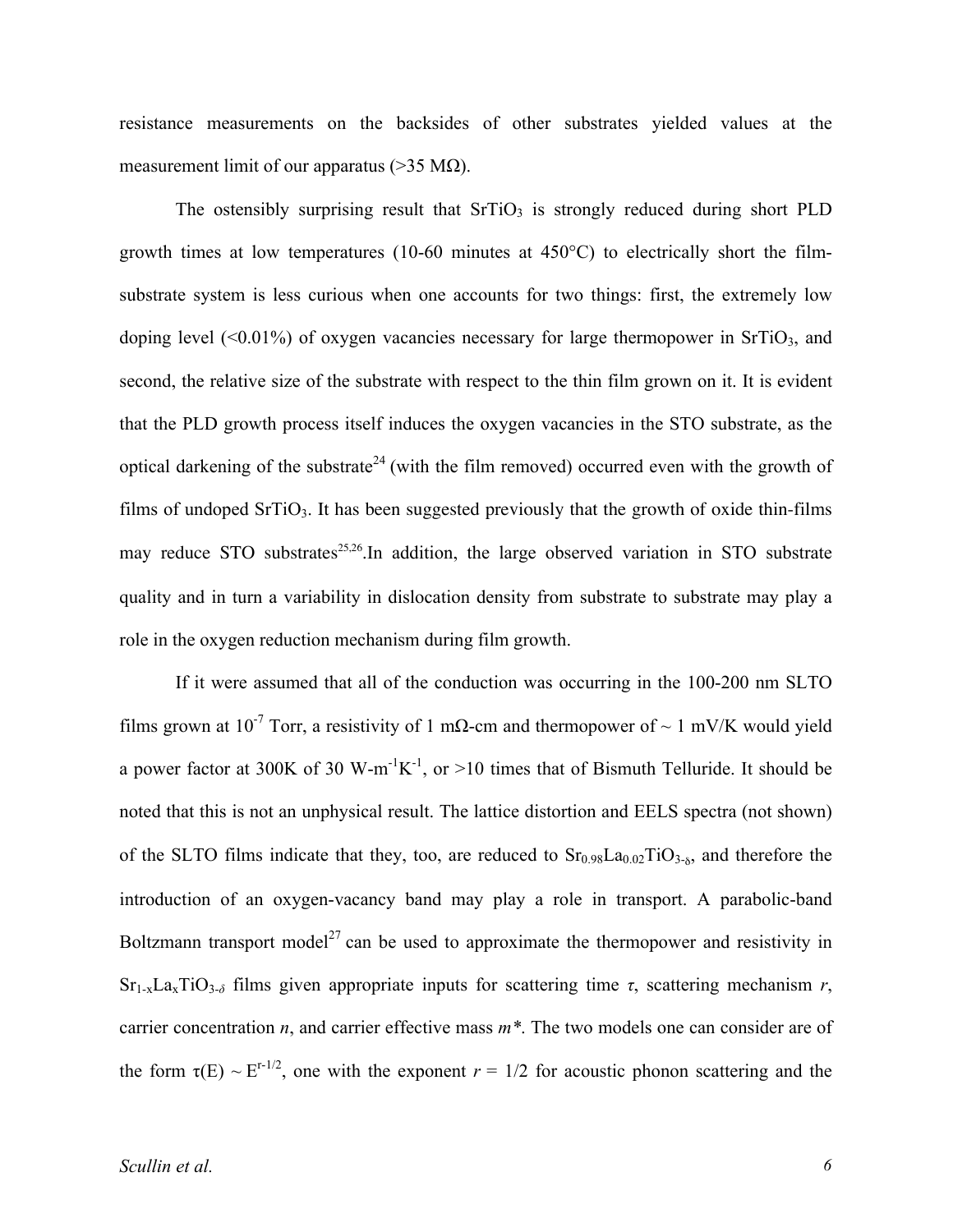other with  $r = 2$  for ionized impurity scattering, including scattering off oxygen vacancies. For the relaxation time  $\tau = 45$  fs, previously reported<sup>9</sup> in SrTiO<sub>3- $\delta$ </sub>, we find that a power factor  $S^2 \sigma$ as high as 30 W-m<sup>-1</sup>K<sup>-1</sup> is consistent only if the carrier concentration  $n < 1 \times 10^{18}$  cm<sup>-3</sup>, and the effective mass  $m^* \approx 16m_e$  if ionized impurity scattering dominates ( $r = 2$ ). It has been recently suggested<sup>28</sup> that ionized impurity scattering may already be present in  $Sr<sub>1-x</sub>La<sub>x</sub>TiO<sub>3</sub>$ , and this value of  $m^*=16m_e$  is consistent with the same previously reported data. Since the La-doped films will contain a minimum carrier concentration of  $10^{20}$  cm<sup>-3</sup>, a power factor of this magnitude would thus be an unphysical result without both an effective mass greater than 16*me* and a scattering time greater than 45fs. Conversely, a lightly-doped STO substrate with these values of  $m^*$  and  $\tau$  can achieve high thermopower ( $\sim$ 1 mV/K) due to a lower carrier concentration from oxygen vacancies only.

The choice of substrate poses a dilemma for thin-film studies of doped STO systems. STO substrates, ideally suited for the growth of high-quality thin-films, appreciably reduce during thin-film growth to convolute thermoelectric measurements. However, the remarkably high thermopower that oxygen vacancy-doped STO can achieve at room temperature in bulk means that further refinement of the band structure, through careful selection of dopants and their concentrations, may offer a pathway to materials with *zT* greater than one.

## **Acknowledgments**

This work was supported by the U.S. Department of Energy. The authors also acknowledge support of the staff and facilities at the National Center for Electron Microscopy, Lawrence Berkeley National Laboratory, which is supported by the U.S. DOE under Contract No. DE-AC02-05CH112.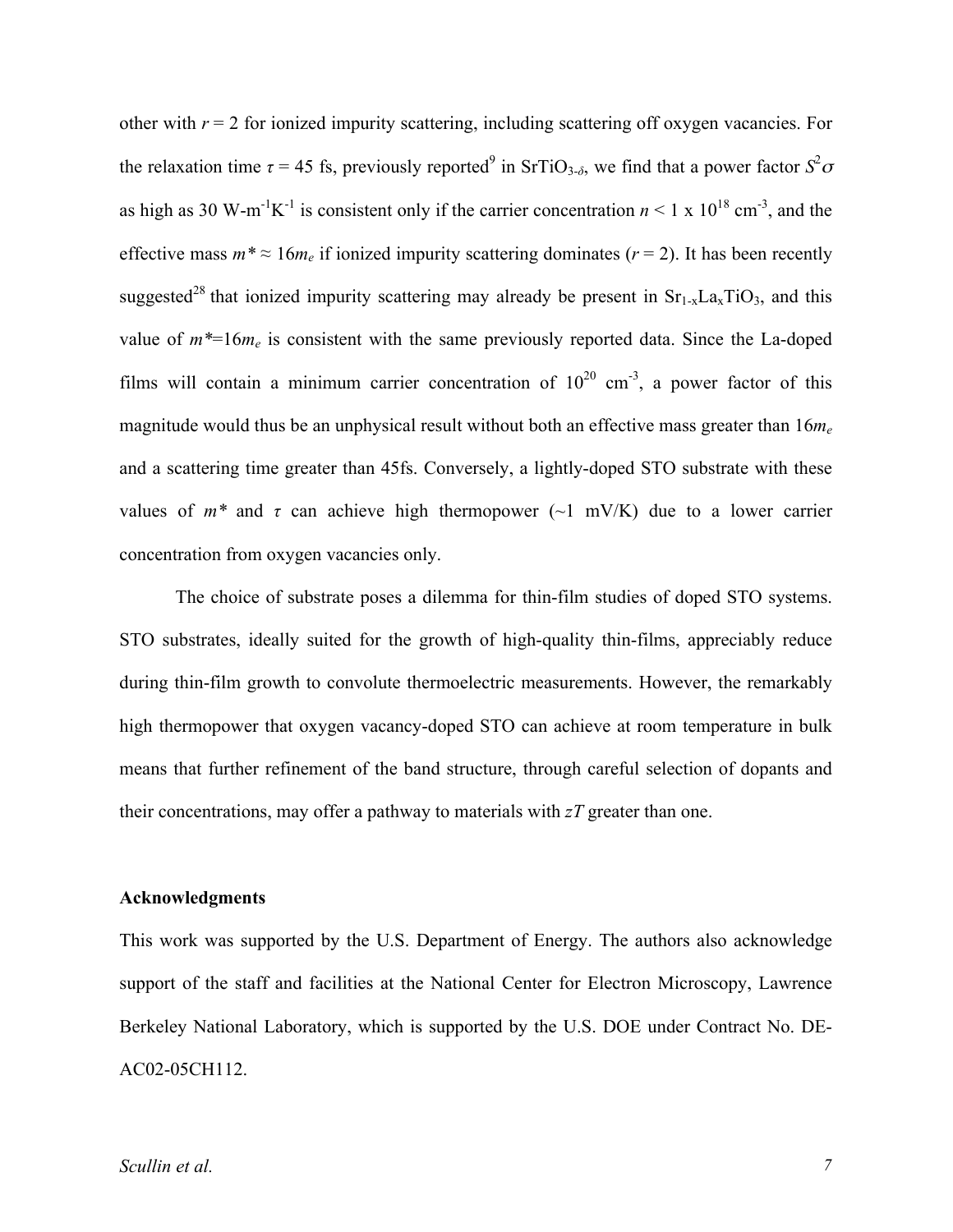- J. F. Schooley, W. R. Hosler, and M. L. Cohen. Phys. Rev. Lett*.* 12, 474 (1964).
- S. Karg, G. I. Meijer, D. Widmer, and J. G. Bednorz. Appl. Phys. Lett*.* **89**, 072106 (2006).
- A. Ohtomo and H. Hwang. Nature*.* **427**, 423 (2004).
- M. Huijben, G. Rijnders, D. H. A. Blank, S. Bals, S. Van Aert, J. Verbeeck, G. Van Tendeloo, A. Brinkman, H. Hilgenkamp*.* Nat. Mater*.* **5**, 556 (2006).
- $^7$  N. Reyren, S. Thiel, A. D. Caviglia, L. Fitting Kourkoutis, G. Hammerl, C. Richter, C. W. Schneider, T. Kopp,
- A.S. Ruetschi, D. Jaccard, M. Gabay, D. A. Muller, J.M. Triscone, J. Mannhart. Science, **317**, 1196-1199 (2007).
- A. Brinkman, M. Huijben, M. van Zalk, J. Huijben, U. Zeitler, J. C. Maan, W. G. van der Wiel, G. Rijnders, D.
- H. A. Blank, H. Hilgenkamp. Nat. Mater*.* **6**, 493-496 (2007).
- H. Ohta. Mat. Today. **10** 44-49 (2007).
- H. P. R. Frederikse, W. R. Thurber, W. R. Hosler. Phys Rev. **134,** A442 (1964).
- H. Ohta, S. Kim, Y. Mune, T. Mizoguchi, K. Nomura, S. Ohta, T. Nomura, Y. Nakanishi, Y. Ikuhara, M.
- Hirano, H. Hosono, K. Koumoto*.*, Nat. Mater. **6**, 129 (2007).
- T. Okuda, K. Nakanishi, S. Miyasaka, Y. Tokura, Phys. Rev. B **63**, 113104 (2001).
- S. Mukerjee, J. E. Moore. Appl. Phys. Lett*.* **90**, 112107 (2207).
- T. Zhao, F. Chen, H. Lu, G. Yang, Z. Chen. J. Appl. Phys*.* **87**, 7442-7447 (2000).
- J. E. Sunstrom IV, S. M. Kauzlarich, P. Klavins. Chem. Mater*.* **4**, 346-353 (1992).
- B.C. Chakoumakos, D. G. Schlom, M. Urbanik, J. Luine, J. of Appl. Phys*.* **83**, 1979 (1998).
- W. Marti, P. Fischer, F. Altorfer, H. J. Scheel, and M. Tadin, J. Phys.: Condens. Matter **6**, 127 (1994).
- <sup>18</sup> S. A. Hayward, F. D. Morrison, S. A. T. Redfern, E. K. H. Salje, J. F. Scott, K. S. Knight, S. Tarantino, A. M.
- Glazer, V. Shuvaeva, P. Daniel, M. Zhang, M. A. Carpenter, Phys. Rev. B **72**, 054110 (2005).
- U. Kiessling, J. Claus, G. Borchardt. J. Am. Ceram*. Soc.* **77**, 2188-2190 (1994).

A. Majumdar, Science*,* **303,** <sup>777</sup> (2004).

J. H. Haeni, P. Irvin, W. Chang, R. Uecker, P. Reiche, Y. L. Li, S. Choudhury, W. Tian, M. E. Hawley, B.

Craigo, A. K. Tagantsev, X. Q. Pan, S. K. Streiffer, L. Q. Chen, S. W. Kirchoefer, J. Levy, D. G. Schlom*.* Nature*,* 430, 758-761 (2004).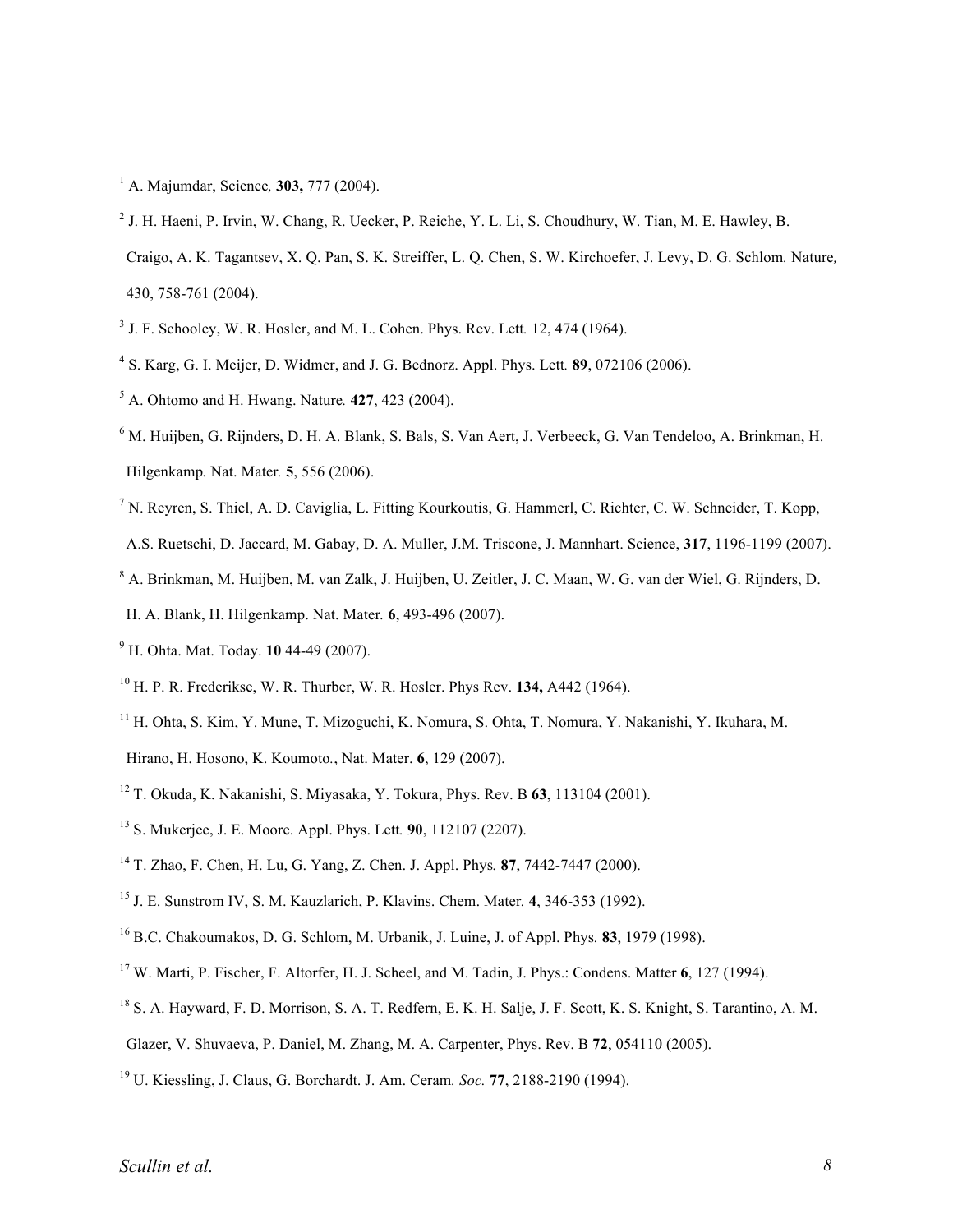- I. Denk, F. Noll, J. Maier. J. Am. Ceram*. Soc.* **<sup>80</sup>**, 279-285 (1997).
- K. Szot, W. Spier, G. Bihlmayer, R. Waser. Nat. Mater*.* **5**, 312-320 (2006).
- D. A. Muller, N. Nakagawa, A. Ohtomo, J. L. Grazul, H. Y. Hwang. Nature, **430**, 657-661 (2004).
- H. P. R. Frederikse, W. R. Hosler. Phys. Rev*.* **161**, 822-827 (1967).
- J. Blanc, D. L. Staebler. Phys. Rev*. B.* **4**, 3548-3557 (1971).
- G. Herranz *et al.* Phys. Rev. B **73**, 064403 (2006).
- G. Herranz *et al.* Phys. Rev. Lett. **98**, 216803 (2007).
- K. Durczewski and M. Ausloos, Phys. Rev*. B* **61**, 5303 (2000).
- W. Wunderlich, H. Ohta, and K. Kuomoto, cond-mat/0510013.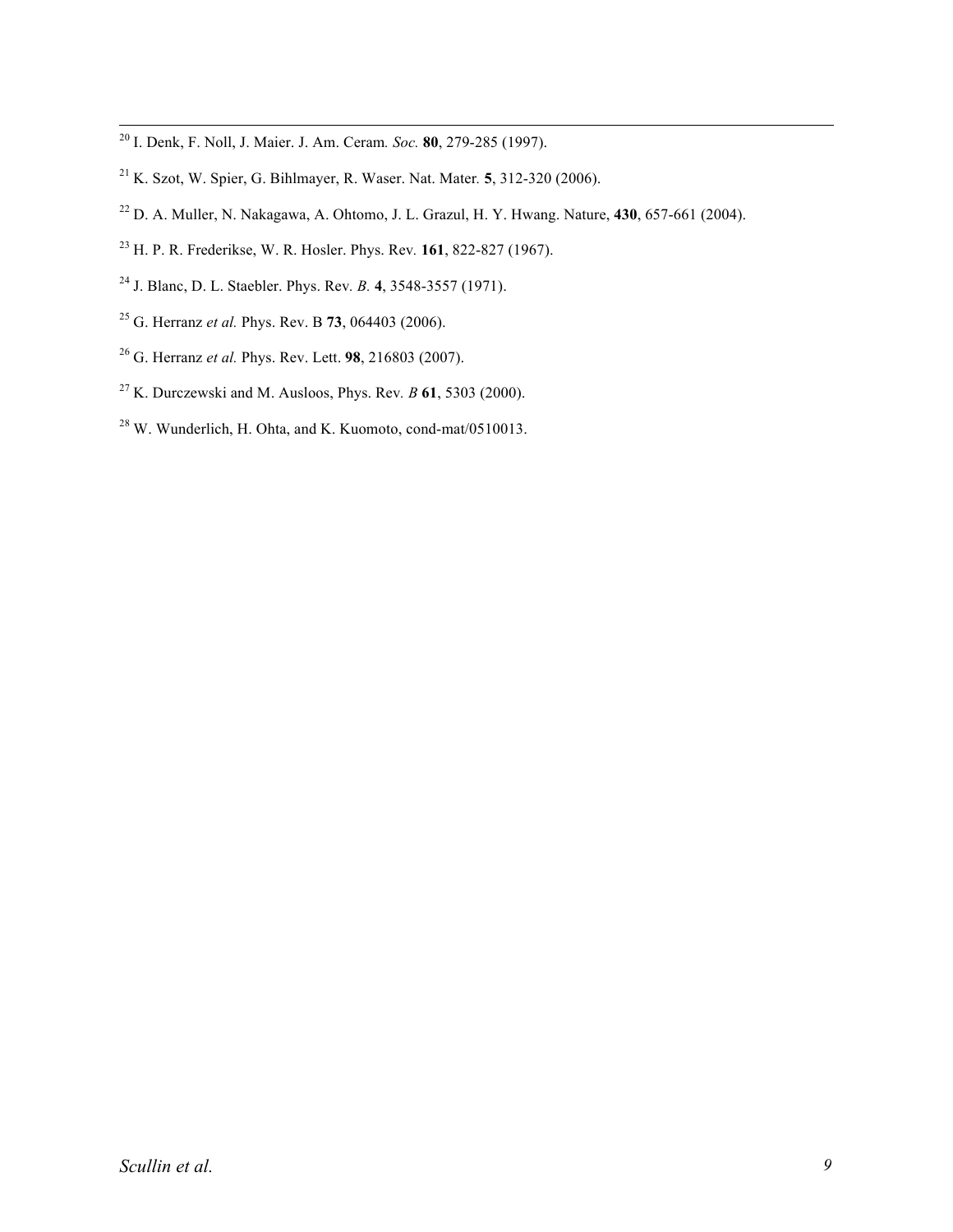## **Figure captions**



**FIG** 1. Structural data for  $Sr<sub>0.98</sub>La<sub>0.02</sub>TiO<sub>3</sub> (SLTO) (001)$  thin-films grown on STO (001), LSAT (001), STO (001)-on-Silicon (110) (Si), and LAO (001) substrates at  $p_{O2} = 10^{-7}$ Torr and T = 450°C. A) Film and substrate rocking-curves and  $\theta$ -2 $\theta$  002 diffraction peaks, with the full-width-at-half-maximum (FWHM) values of the films' 002 rocking-curve (ω) peaks noted. B) In-plane lattice parameters of SLTO and STO as determined from analysis of the 013 diffraction peaks. C) STEM image at the film/substrate interface.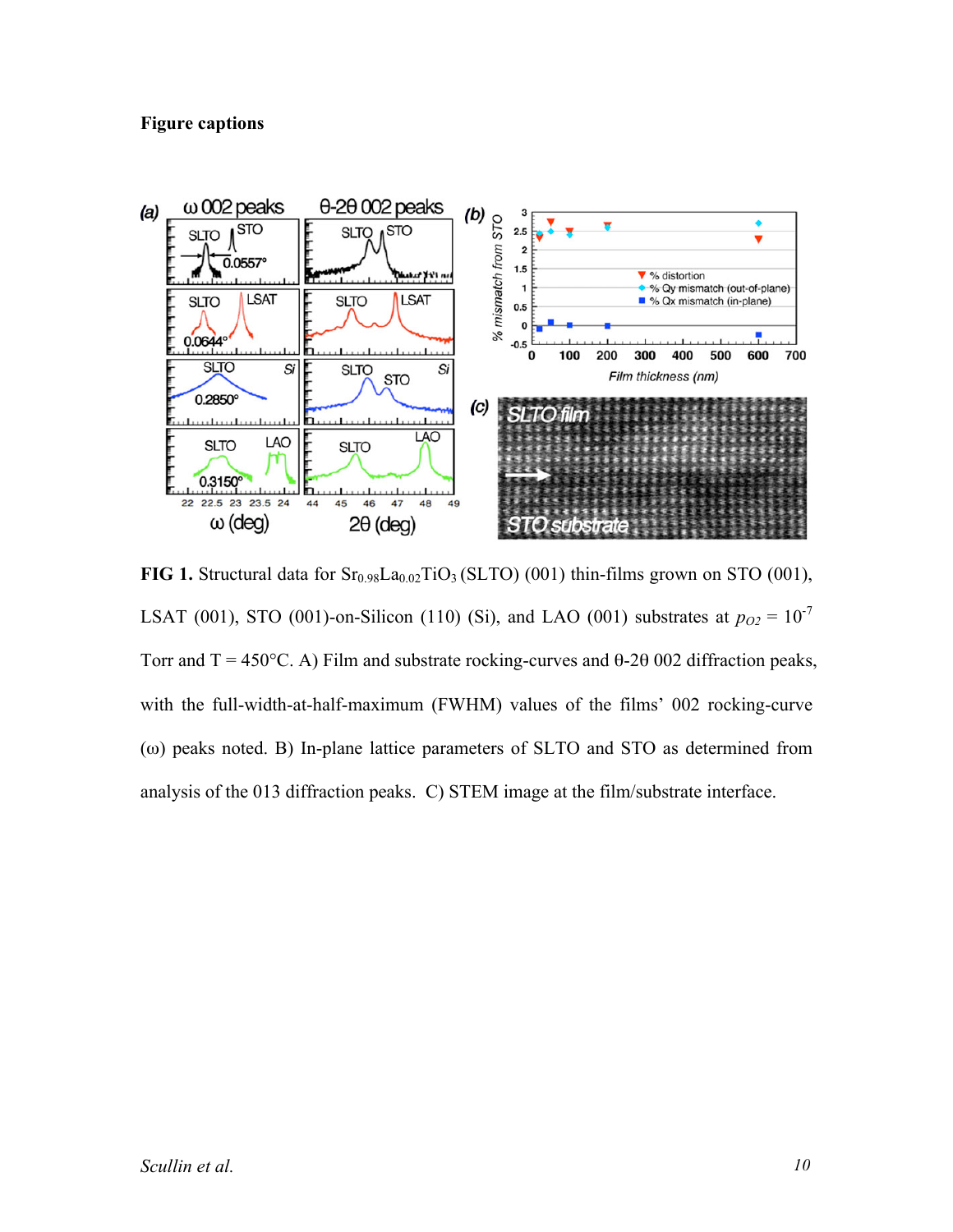

**FIG. 2**. Measured thermopower as a function of  $Sr<sub>0.98</sub>La<sub>0.02</sub>TiO<sub>3</sub>$  (SLTO) film thickness for films grown via pulsed laser deposition at  $450^{\circ}$ C and  $p_{O2} = 10^{-7}$  Torr on STO, STO/Si, LAO, LSAT, and NGO substrates.